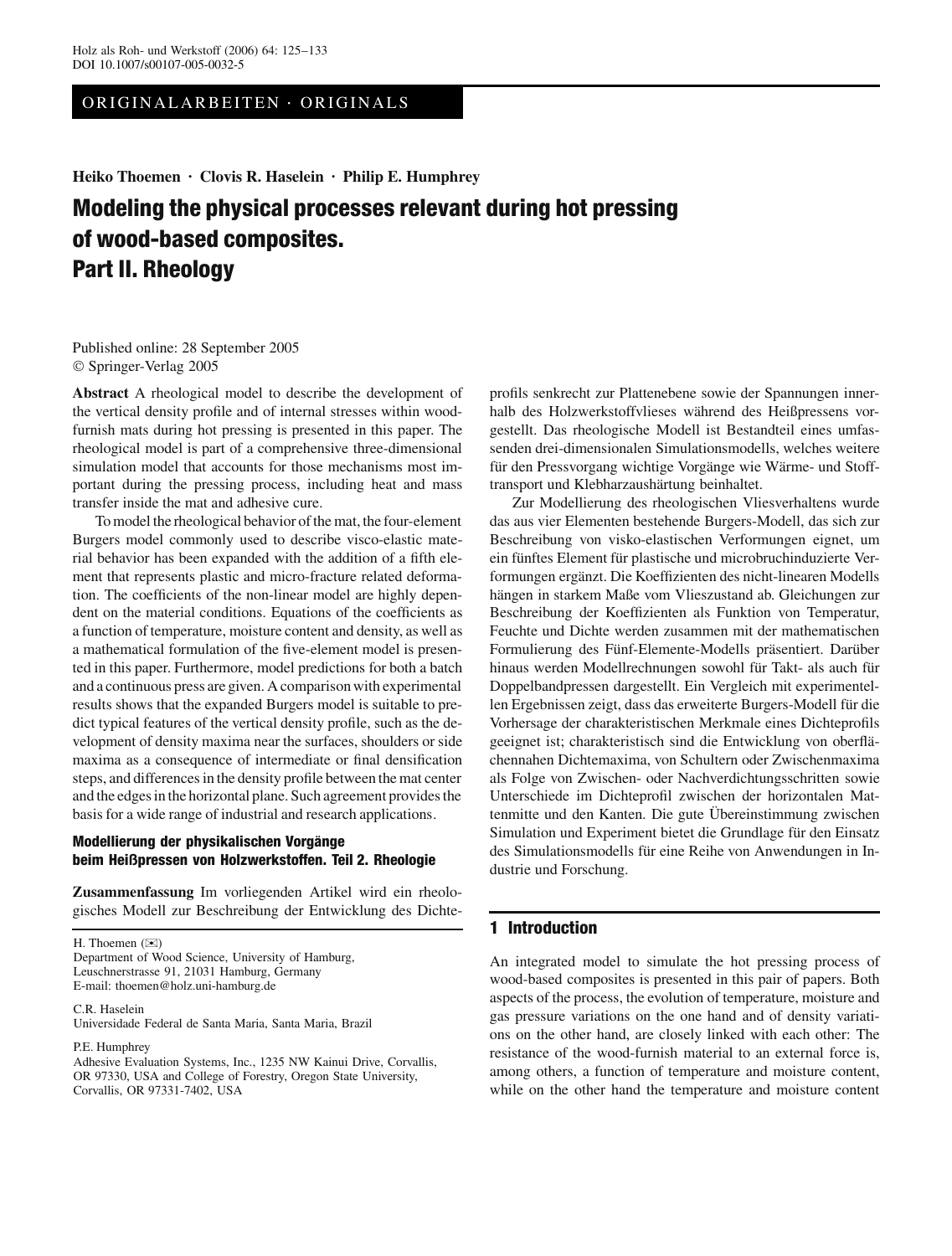development is affected by density. Hence, a process model based on fundamental principles requires the simultaneous treatment of mass and heat transfer, and material densification. While the mass and heat transfer processes have been described in the first paper (Thoemen and Humphrey 2005), the densification behavior of the wood-furnish mat, the development of the cross-sectional density profile, and the build-up and relaxation of internal stresses is dealt with in the present paper.

The study of time-dependent stress-strain behavior of materials is called rheology (Bodig and Jayne 1982). Taking the term 'rheology' in its narrower sense, it describes only phenomena such as viscous or delayed-elastic deformation and stress relaxation. However, when a wood-furnish mat is consolidated in the hot press, the material experiences both time-dependent and instantaneous deformation. The term 'rheology' is used here in such a broader sense. This reflects the fact that both aspects of the material behavior are interactively linked with each other, and that they are described simultaneously by so-called rheological models.

The approach presented in this paper to model the rheological material behavior during hot pressing goes back on work done by Ren (1991) working together with Humphrey. It uses a rheological model, consisting of three springs and two dashpots. Each of the coefficients to mathematically describe the five elements is a function of temperature, moisture content and density. Humphrey (1994) merged the rheological model with a mass and heat transfer model to predict the development of the cross-sectional density profile for MDF.

A different approach has been developed by Steiner and Dai (1993), Lang and Wolcott (1996) and Lenth and Kamke (1996). The models of these three research groups have in common that the compaction behavior of the mat is assumed to be governed by two independent factors: The geometry and alignment of the wood constituents, and the properties of solid cell wall substance. Dai et al. (2000) and Zombori (2001) applied this approach for simulating the cross-sectional density profile formation. So far, such research based on probabilistic and geometrical theory to model mat consolidation has been restricted to mats made of strands or small pieces of veneer, but cannot be used for MDF.

# **2 Rheological behavior of wood-furnish mats**

When load is applied to a loosely formed wood-furnish mat, the material experiences multiple modes of deformation. Both, the structure of the individual wood constituents and their arrangement with respect to each other change considerably during densification. Bending, compression, shear and fracture of the cell wall substance, cell collapse, and friction among the wood constituents all contribute to the net strain of the material. Only a proportion of the total strain is recoverable when the load is reduced or removed. Evidence of such strain recovery is the expansion of the mat after pre-pressing and the spring-back of the panel after hot pressing.

Mat compaction results in compressive stresses inside the wood-furnish material, and these counteract the external pressing pressure. As wood is a visco-elastic material, part of this stress will relax with time. Stress relaxation processes during pressing become evident in typical pressing pressure-versus-time curves recorded under conditions where the mat thickness is held constant after compaction without using spacing strips or stops. Early experiments under such conditions have been reported by May and Mehlhorn (1969) and Liiri (1969). The pressure-versustime curves typically show an immediate pressure drop after the final thickness was reached, and then flatten out.

The rheological behavior of the wood-furnish material, i.e. the stress-strain relationship and its changes over time, is highly dependent on a number of factors, the most important ones being material characteristics, moisture and temperature conditions, state of adhesive curing, and the history of the material. The first three are considered in turn:

- Material characteristics include dimensions and alignment of the wood constituents, the wood species used, and the density of the raw material. The effects of such parameters on the densification behavior of mats have been investigated, for example, by Kull (1963), Kehr and Schölzel (1965), and Kavvouras (1977). These parameters may vary considerably among different furnish types, but do not (or only little) change during pressing.
- The cell wall substance of solid wood tends to soften with increasing temperature and moisture content. Similar temperature and moisture effects are well known for wood-furnish materials (e.g. Kehr and Schölzel 1965, von Haas 1998). Although such plasticisation of the material has been recognized for all temperature and moisture levels, above a critical temperature, known as the glass transition temperature, wood, like many other polymers, experiences a transition that enhances its softening effect. Temperature and moisture content clearly change with location and time during hot pressing. It was early appreciated that the variation of these two factors causes non-uniform densification, resulting in a typical crosssectional density profile (Fahrni 1956, Kollmann 1957). Furthermore, as temperature and moisture content do also vary within the horizontal plane of the mat (or across the width of a mat in a continuous press), in-plane variations of the crosssectional density profile can be expected. Such variations are a common problem in the industrial process.
- Once the adhesive starts to cure, inter-particle adhesive bonds develop. Part of the compressive deformation of the wood constituents becomes fixed, or 'locked', so that not the entire elastic and delayed-elastic strain components cease to be fully recoverable. As a consequence, the spring-back of the mat inside the press or of the panel when leaving the press is reduced.

# **3 Modeling the rheological behavior**

3.1 The Burgers–Humphrey model

Rheological models are frequently used as analogies to illustrate and arithmetically describe the stress-strain relationship of ma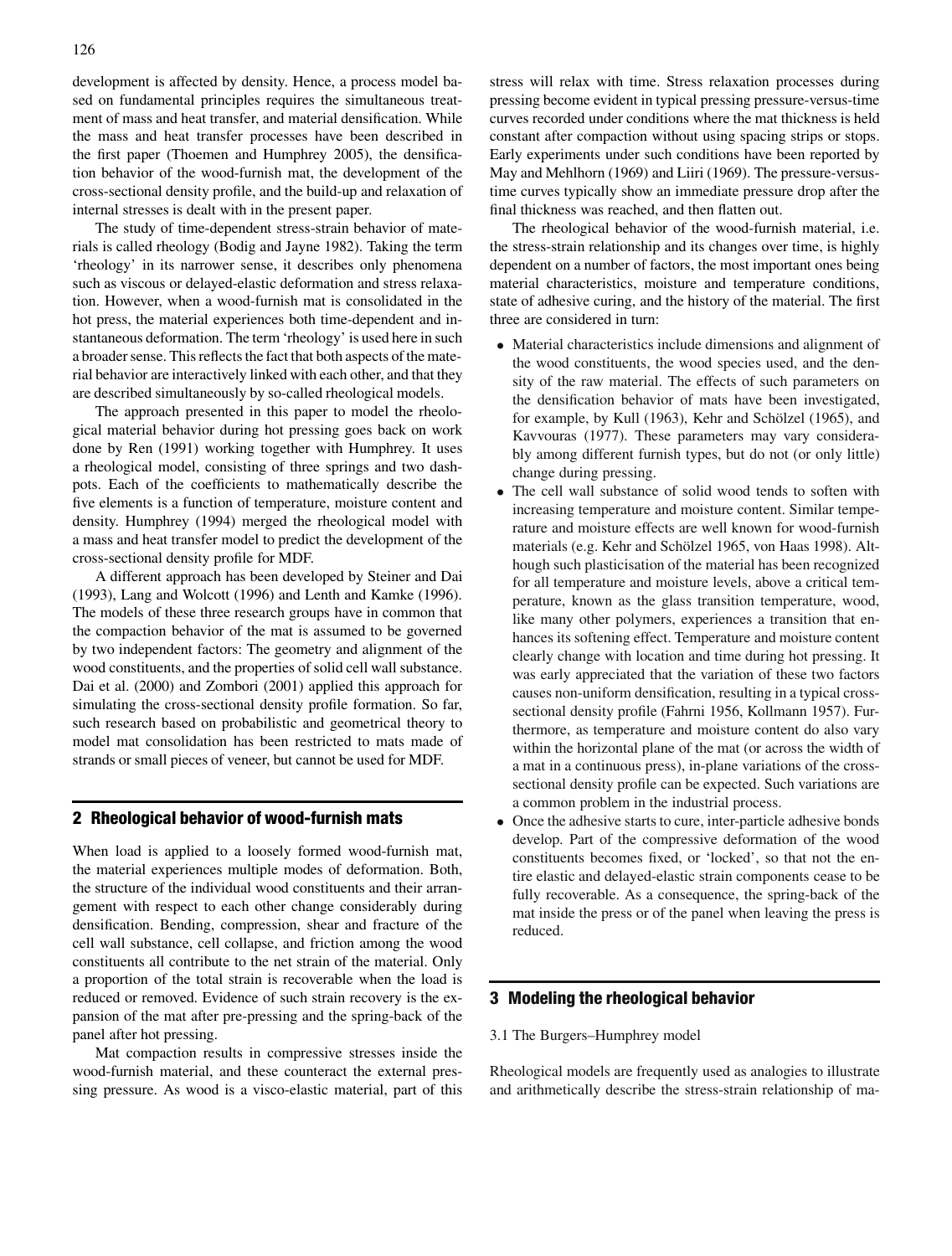terials. In such models, the strain is split into individual components, such as elastic or viscous strain. Each strain component is represented by a simple element (e.g., a spring or a dashpot) or by a combination of such elements. The elements may be characterized by theoretical properties, hereafter referred to as rheological coefficients. The rheological coefficients are typically determined experimentally, and the stress-strain relationship can be calculated once these coefficients are known.

A rheological model commonly employed to explain the deformation behavior of visco-elastic materials is the so-called Burgers model (Fig. 1a). The Burgers model is a series-connection of a Maxwell model (spring and dashpot in series) and a Kelvin model (spring and dashpot in parallel, sometimes called Voigt model); it describes a material that simultaneously experiences elastic, viscous and delayed-elastic deformation upon the application of stress. As wood shows such visco-elastic material behavior, some researchers used the Burgers model to describe creep and stress relaxation processes of solid wood under load (e.g. Kollmann 1961). The Burgers model may also be employed to calculate the creep behavior of wood-based panels in use (Pierce and Dinwoodie 1977).

One limitation of the Burgers model is, however, that it is only applicable for situations where any instantaneous deformation is elastic and, therefore, recoverable. In other words, irreversible deformation that happens instantaneously upon loading cannot be described by the Burgers model. Raczkowski (1969) pointed out that, when bending solid wood, such a type of deformation might occur due to microscopically small destruction processes in the wood. When compressing a loosely formed wood-furnish mat close to its final density level, it is even more obvious that part of the immediate deformation is not recoverable.

Ren (1991), therefore, supplemented the Burgers model by adding a plastic and micro-fracture (PMF) element. The Burgers model and the PMF element are connected in series, so that the extended Burgers model (Burgers–Humphrey model, Fig. 1b)



**Fig. 1 a** Burgers model. **b** Five-element Burgers–Humphrey model, representing four strain components. Refined after Ren  $(1991)$ .  $E =$  modulus of elasticity,  $V =$  viscosity,  $E_{\text{pmf}} =$  coefficient for plastic and micro-fracture element. The non-linear behavior of each element is not symbolized in this schematic

**Abb. 1 a** Burgers-Modell. **b** Burgers-Humphrey-Modell mit fünf Elementen zur Beschreibung von vier Verformungskomponenten. In Anlehnung an Ren (1991).  $E =$  Elastizitätsmodul,  $V =$  Viskosität,  $E_{\text{pmf}} =$  Koeffizient für plastische und microbruchinduzierte Verformungen. Das nicht-linare Verhalten der einzelnen Elemente ist hier nicht dargestellt

accounts for both the visco-elastic behavior of the mat as well as irreversible changes of cell wall and mat structure that happen instantaneously upon loading. According to Ren's definition, strain due to PMF effects only occurs if the effective stresses exceed the yield strength of the microstructures; this type of strain is not recoverable when the load is removed. Such behavior may be symbolized by a spring that only operates in one direction.

As becomes obvious from Fig. 1b, there are five rheological coefficients required to characterize the rheological behavior of a material by the Burgers–Humphrey model. Such coefficients for medium density fiberboard (MDF) mats will be presented below.

Figure 2 shows the response of each of the four strain components represented by the Burgers–Humphrey model when applying a sudden stress at time  $t_0$ , then keeping the stress constant for a certain period until  $t_1$ , and eventually dropping the stress to zero again. As can be seen from this figure, elastic as well as PMF deformation occurs instantaneously upon the application of stress, whereas viscous and delayed-elastic deformations are time-dependent. Further, it should be noticed that only elastic and delayed-elastic deformation are recoverable after the stress is removed at  $t_1$ , but not the other two strain components. A sche-



**Fig. 2** The four strain components described by the Burgers–Humphrey model as a function of stress σ and time *t*

**Abb. 2** Vier Verformungskomponenten des Burgers-Humphrey-Modells als Funktion von Spannung σ und Zeit *t*



**Fig. 3** The three strain components of the Burgers model and the four strain components of the Burgers–Humphrey model, categorized according to different types of deformation. PMF = plastic and micro-fracture

**Abb. 3** Drei Verformungskomponenten des Burgers-Modells und vier Verformungskomponenten des Burgers-Humphrey-Modells, angeordnet nach Verformungsarten. PMF = Plastische und microbruchinduzierte Verformung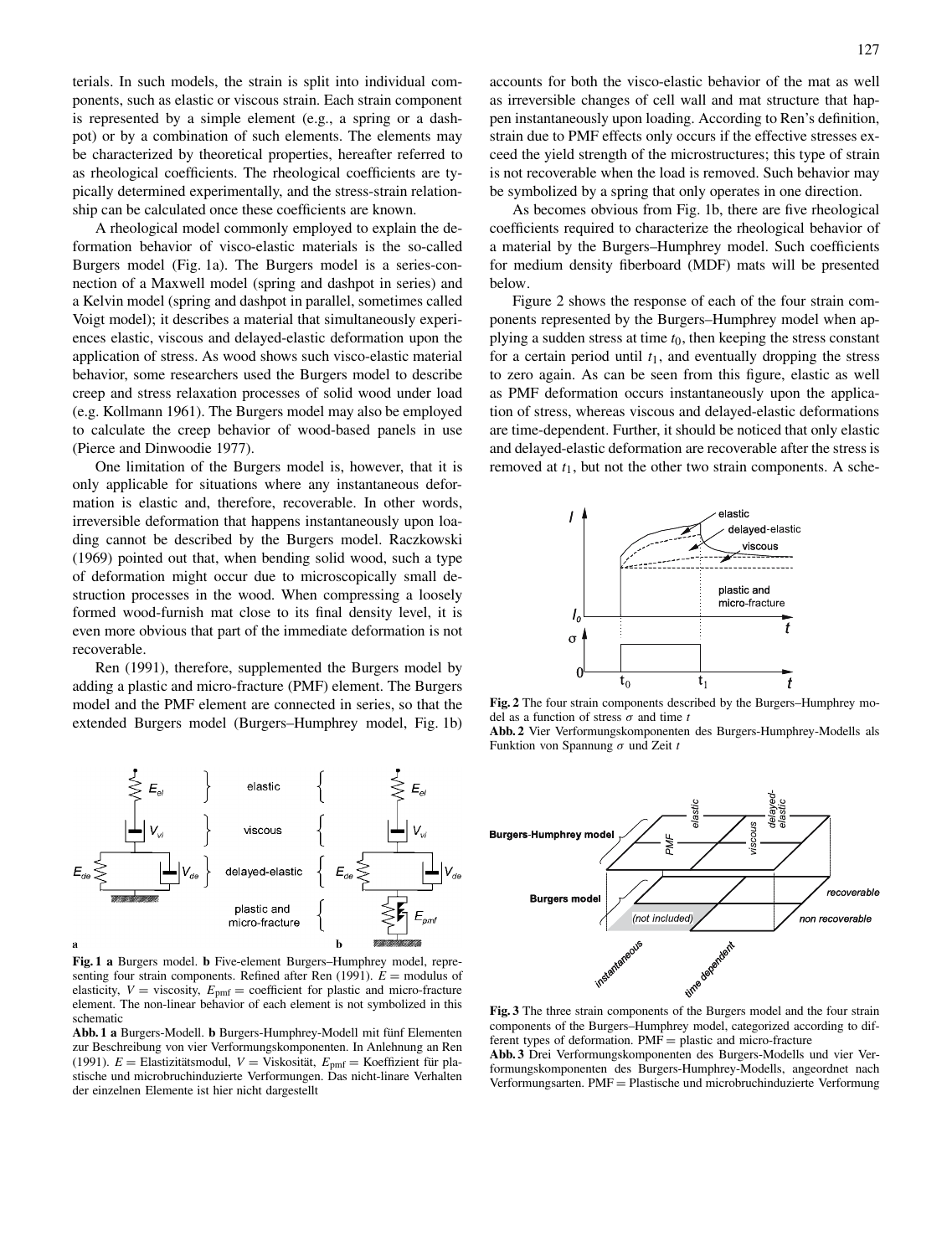matic defining the different types of deformation is displayed in Fig. 3.

#### 3.2 Further model assumptions

The non-linear Burgers–Humphrey model as it is presented above is used in this work to describe the stress-strain relationship of the wood-furnish mat during hot pressing. Only normal compressive stresses acting perpendicular to the mat plane are considered. No shearing stresses are assumed, so that horizontal coupling between regions is not accounted for. Due to the lack of reliable Poisson's ratio values for wood-furnish materials in the literature, and to maintain the simplicity of a one-dimensional rheological model, lateral spreading of the mat is ignored. Noticeable lateral spreading can be expected at the early stages of press closure when the mat is relatively loose. Furthermore, lateral spreading may lead to slight density reductions near the edges of the mat. However, these effects are unlikely to have a significant impact on overall simulation results.

The impact of adhesive cure on the rheological mat behavior is not accounted for in the present approach. This simplification will certainly affect the predictions of events, such as stress relaxation processes, strain recovery upon press opening, and slight shifting processes of the density profile at later stages of the pressing cycle. On the other hand, the compressibility of the material is believed to be only little affected by the state of adhesive curing.

#### 3.3 Mathematical formulation

The Burgers–Humphrey model accounts for four different sources of deformation (Fig. 1b). These are elastic (el), viscous (vi), delayed-elastic (de), and plastic and micro-fracture (pmf) strain. The total local strain ∆ε during a short time step ∆*t* is the sum of these four strain components:

$$
\Delta \varepsilon = \Delta \varepsilon_{el} + \Delta \varepsilon_{vi} + \Delta \varepsilon_{de} + \Delta \varepsilon_{pmf}
$$
 (1)

with  $\Delta \varepsilon$  being the 'true strain', which is defined as

$$
\Delta \varepsilon = -\frac{l_2 - l_1}{l_1} \tag{2}
$$

For convenience, the sign convention is chosen so that compressing the layer yields a positive strain.

To apply the Burgers–Humphrey model to the hot pressing process, an appropriate mathematical formulation is needed. Expressions will be listed here in turn for each of the four strain components. A presentation of derivations is beyond the scope of this paper; they can be found in Thoemen (2000).

The elastic strain component,  $\Delta \varepsilon_{el}$ , represented by the simple spring in Fig. 1b, may be calculated as:

$$
\Delta \varepsilon_{\rm el} = \frac{1}{E_{\rm el}} \Delta \sigma - \frac{\sigma}{E_{\rm el}^2} \Delta E_{\rm el} \tag{3}
$$

where  $\sigma$  is the stress acting perpendicular to the mat plane, and  $E<sub>el</sub>$  is the modulus of elasticity of the elastic element. Both quantities are given in the units of Pa. In this equation the second term on the right hand side acknowledges the assumption that instantaneous deformations are caused not only by a change of  $\sigma$ , but also by a change of *E*el.

The viscous material behavior is described by a single dashpot. This strain component,  $\Delta \varepsilon_{\rm{vi}}$ , that emerges during the small time interval  $\Delta t$  [s] is proportional to the prevailing stress  $\sigma$  [Pa], and is inverse proportional to the viscosity  $V_{\text{vi}}$  [Pa s]:

$$
\Delta \varepsilon_{\rm vi} = \frac{\sigma}{V_{\rm vi}} \Delta t \tag{4}
$$

It becomes clear from Eq. 2 that a sudden change of  $\sigma$  or  $V_{\rm vi}$  does not lead to an instantaneous deformation of the viscous element.

The delayed-elastic component of the material behavior,  $\Delta \varepsilon_{de}$ , is symbolized by the Kelvin model. The strain  $\Delta \varepsilon_{de}$  at time *t* for the Kelvin model can be calculated by:

$$
\Delta \varepsilon_{\rm de} = \frac{(\sigma - \sigma_s)}{V_{\rm de}} \Delta t \tag{5}
$$

with:

$$
\sigma_s = \sum_{0}^{t} \Delta \sigma_s = \sum_{0}^{t} \left( \frac{E_{\text{de}}(\sigma - \sigma_s)}{V_{\text{de}}} \Delta t + \frac{\sigma_s}{E_{\text{de}}} \Delta E_{\text{de}} \right)
$$
(6)

*E*de and *V*de denote the rheological coefficients for the spring and the dashpot, respectively, of the Kelvin model. The total stress  $\sigma$  is the sum of the stress components acting on the spring,  $\sigma_s$ , and on the dashpot,  $\sigma - \sigma_s$ . Unlike the single spring and dashpot, the strain represented by a Kelvin model does not only depend on the prevailing values of the effective stress and rheological coefficients, but also on the previous course of deformation.

Strain as a consequence of plastic and micro-fracture (PMF) effects is represented by a spring that experiences compression upon application of load, but that stays in its position of maximum compression when the load is partially or fully removed.

Let us define  $c_{\text{crit}}$  as a constant that stores the conditions of the last time the effective stress  $\sigma$  exceeded the yield strength  $\sigma_{\text{yield}}$ . The following set of equations provides a mathematical formulation of the PMF element:

$$
\sigma_{\text{yield}} = c_{\text{crit}} \cdot E_{\text{pmf}} \tag{7}
$$

if: 
$$
\sigma > \sigma_{\text{yield}} : \Delta \varepsilon_{\text{pmf}} = \frac{1}{E_{\text{pmf}}} \Delta \sigma - \frac{\sigma}{E_{\text{pmf}}^2} \Delta E_{\text{pmf}}; \quad c_{\text{crit}} = \frac{\sigma}{E_{\text{pmf}}}
$$
  
\nif:  $\sigma \le \sigma_{\text{yield}} : \Delta \varepsilon_{\text{pmf}} = 0;$   $c_{\text{crit}} = \text{const}$ 

(9)

where  $E_{\text{pmf}}$  denotes the coefficient of the plastic and microfracture strain component. Further deformation may only happen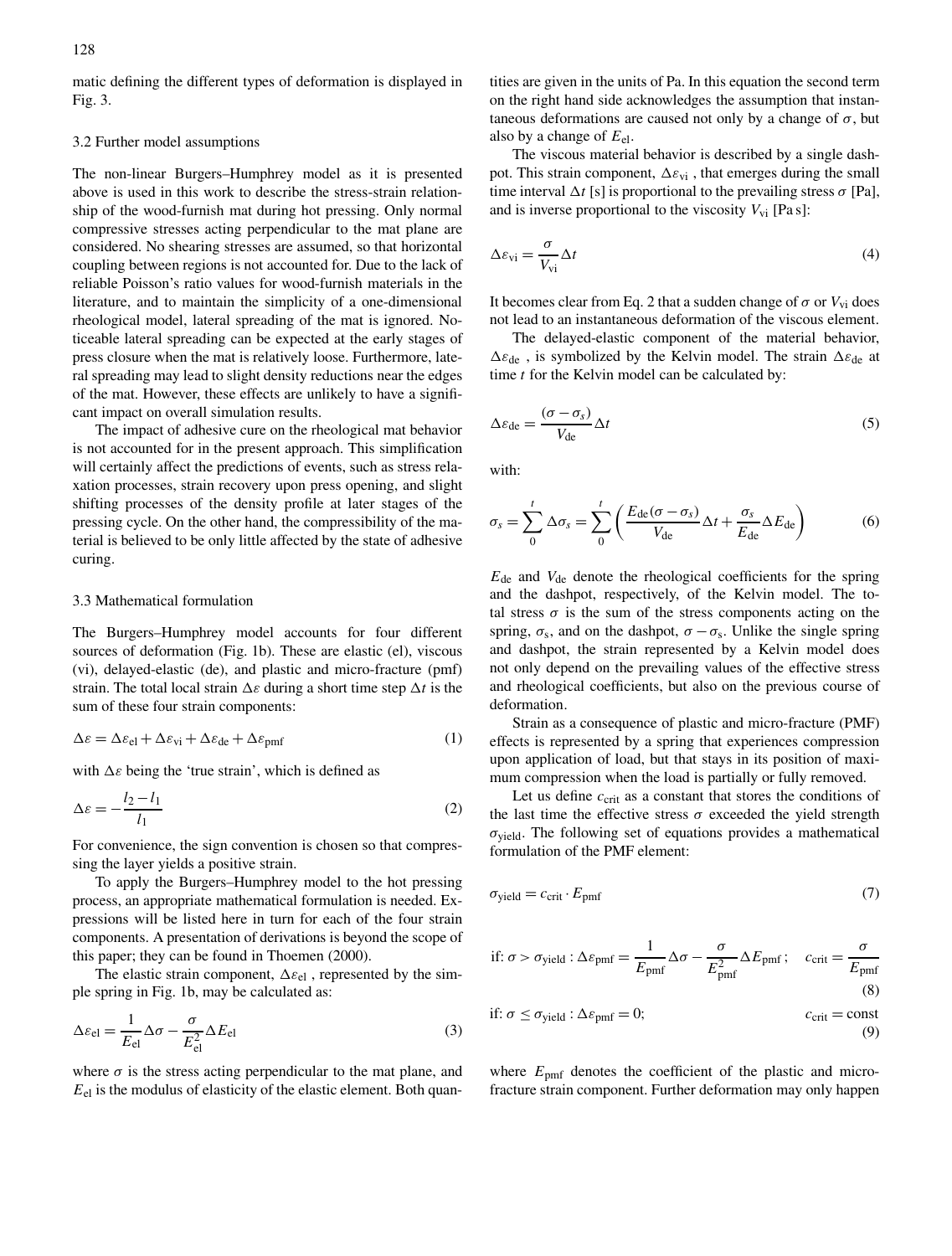if the effective stress  $\sigma$  surpasses the yield strength of the material,  $\sigma_{\text{yield}}$ . In this case, the constant  $c_{\text{crit}}$  has to be updated to store the new criterion for the yield strength.

#### 3.4 Boundary conditions

In the present paper the boundary conditions relevant to modeling rheological mat behavior will be described for the batch press, while a description of the model boundaries for the continuous press has been presented in Thoemen and Humphrey (2003).

The model presented here can be operated in either position control and load control mode, or in a combination of both. The final thickness of the mat is assumed to not be dictated by spacing strips mounted on the pressing platens, or by similar devices.

In the case of position control, the target thickness of the mat is specified for distinct times, and the thickness values for any intermediate time can be obtained by linear interpolation between the two adjacent thickness values specified. The pressing platens are assumed to be rigid, forcing the mat to have a constant thickness *d* across its *x*–*y* plane.

When the modelled press is operated in load control mode, the pressing pressure is specified in a similar way to that for thickness. It is assumed that the applied stress is the same all over the  $x-y$  plane. Consequently, the thickness response may alter with position in the *x*–*y* plane due to different temperature and moisture conditions, implying that the pressing platens are not rigid but are allowed to bend.

#### 3.5 Coefficients of the Burgers–Humphrey model

Five rheological coefficients, i.e. one for each element of the Burgers–Humphrey model, are needed to describe the stressstrain relationship of the material. These coefficients are functions of temperature, moisture content and density, and may be determined by recording and evaluating the strain response to a defined stress course in a miniature sealed press system.

Two different sets of data are available so far, either of which may be used for the simulation model. The first one was measured by Ren (1991) and fitted to equations by Haselein (1998). The second set of data was obtained by von Haas (1998) for MDF fiber, particle and strand materials. Von Haas's data for MDF fiber will be used for those simulation runs discussed in this paper.

von Haas (1998) described the mat behavior separately for different states of the pressing process; he did not explicitly use the Burgers–Humphrey model, which integrates the most important aspects of the material behavior into one approach. The five rheological coefficients of the Burgers–Humphrey model can, however, be derived from the results of two different experiments reported by von Haas. Only the final equations to calculate the coefficients are presented here, while derivations are described in more detail by von Haas (1998) and by Thoemen (2000). The four rheological coefficients for elastic, viscous and delayed-elastic deformation may be computed as

$$
\ln C = a_1 u + b_1 T + c_1 + \rho e^{(a_2 u + b_2 T + c_2)} - \ln \left( \frac{\rho}{198.3} \right)
$$
 (10)

where *C* represents the rheological coefficients  $E_{el}$ ,  $V_{vi}$ ,  $E_{de}$  and *V*de. The constants *a*, *b* and *c* are presented in Table 1. Temperature *T*, moisture content *u* and material density  $\rho$  are in the units of  $\mathrm{°C}$ , % and kg m<sup>-3</sup>, respectively. An expression for the remaining coefficient,  $E_{\text{pmf}}$ , is given by

$$
\ln E_{\text{pmf}} = 17.10 - \frac{88.44}{\ln \rho} - 7.57 \times 10^{-2} u - 8.53 \times 10^{-3} T \quad (11)
$$

where  $E_{\text{pmf}}$  is in the units of MPa.

# **4 Model predictions**

#### 4.1 Batch press simulation

Model predictions of the rheological mat behavior and of the cross-sectional density profile development in a batch press are presented here and compared to experimental data. The input parameters for the simulation runs have been chosen according to the conditions for MDF mats that have been pressed in a largesize  $(4 \times 8$  ft.) laboratory hot press to a target thickness and density of 39 mm and 697 kg  $m<sup>3</sup>$ , respectively. Experimental setup, initial and boundary conditions for the simulation runs, as well as model predictions of mat temperature, gas pressure and moisture content development of the same simulations are described in Thoemen and Humphrey (2005). A total of four trials were carried out in the experiment, with the pressing schedule being the only parameter varied among the four trials; as trial 4 was a repetition of trial 3, only trials 1 to 3 are referred to in this paper. In trial 1 the press was closed to final thickness in only one densification step, whereas a second densification step at a later stage of the pressing cycle was included in the other trials. No spacing strips or similar devices have been used in the experiments.

**Table 1** Constants presented by von Haas (1998) for Eq. 10 to calculate the rheological coefficients for MDF mats

**Tabelle 1** Konstanten nach von Haas (1998) zur Berechnung der rheologischen Koeffizienten für MDF-Vliese

|                                                                                               | $a_1$ | b <sub>1</sub>                                                      | $c_1$ | a <sub>2</sub>                                                                                                                                                                                                                                                                                                                                                                                                                                                                                     | $b^{\gamma}$ | $\mathcal{C}$ |
|-----------------------------------------------------------------------------------------------|-------|---------------------------------------------------------------------|-------|----------------------------------------------------------------------------------------------------------------------------------------------------------------------------------------------------------------------------------------------------------------------------------------------------------------------------------------------------------------------------------------------------------------------------------------------------------------------------------------------------|--------------|---------------|
| $E_{el}$ [MPa]<br>$V_{\rm vi}$ [MPa s]<br>$E_{\text{de}}[\text{MPa}]$<br>$V_{\rm de}$ [MPa s] |       | $-1.57 \times 10^{-2}$ $-2.37 \times 10^{-2}$ $3.70 \times 10^{+0}$ |       | $4.22 \times 10^{-2}$ $-2.74 \times 10^{-2}$ $3.25 \times 10^{+0}$ $-1.86 \times 10^{-2}$ $3.24 \times 10^{-3}$ $-5.10 \times 10^{+0}$<br>$-3.87 \times 10^{-2}$ $-2.09 \times 10^{-2}$ $9.71 \times 10^{+0}$ $-2.45 \times 10^{-2}$ $2.22 \times 10^{-3}$ $-5.32 \times 10^{+0}$<br>$-2.17 \times 10^{-2}$ $3.11 \times 10^{-3}$ $-5.33 \times 10^{+0}$<br>$-1.24 \times 10^{-1}$ $1.30 \times 10^{-3}$ $5.29 \times 10^{+0}$ $2.45 \times 10^{-2}$ $-2.23 \times 10^{-3}$ $-5.34 \times 10^{+0}$ |              |               |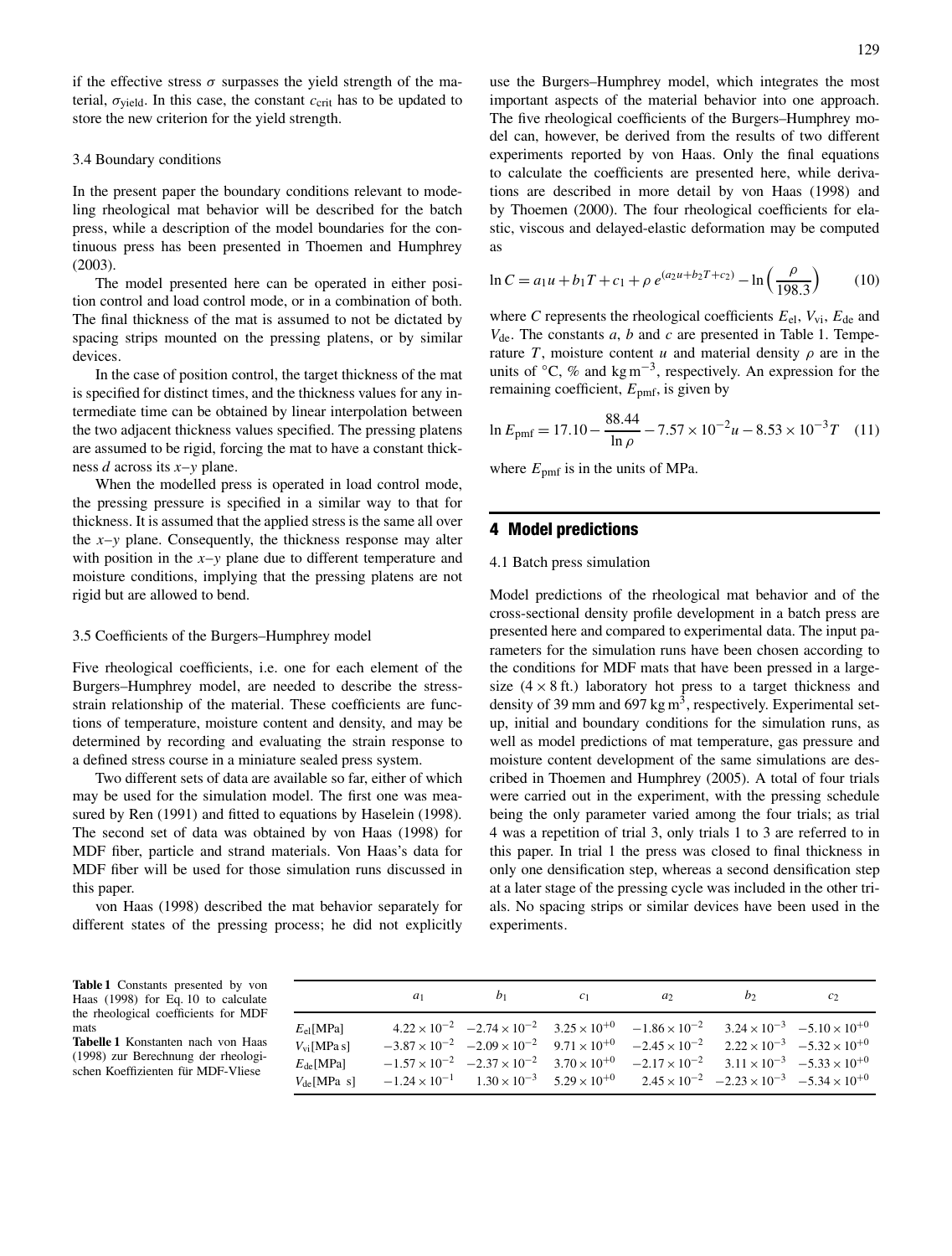**Fig. 4** Comparison of recorded (**a**) and predicted (**b**) pressing pressure. Displayed are curves for batch press trials 1 to 3

**Abb. 4** Vergleich von gemessenem (**a**) und vorhergesagtem (**b**) Pressdruck. Dargestellt sind Kurven für die Versuche 1 bis 3, Taktpresse



# 4.1.1 Pressing pressure

A comparison of recorded and simulated pressing pressure courses is displayed in Fig. 4. All curves show the typical course of pressure buildup during press closure, and the subsequent decline of the pressing pressure, due to stress relaxation processes, while keeping the thickness of the mat constant. Except for the measured pressure in trial 1 where the maximum pressure was limited by the press hydraulics, the measured and predicted curves show pressure peaks that coincide with the changes in the consolidation rate. The late pressure maxima in trials 2 and 3 are caused by the second densification steps to final mat thickness introduced in these pilot plant trials.

Although stress relaxation is somewhat underestimated in the simulations, overall there is good qualitative and quantitative agreement between experimental data and model predictions. Inaccuracies in model predictions during the later stage of the pressing cycle are possibly due to small differences between that fiber material employed when determining the rheological coefficients and that one used in the experiment. Above, the coefficients have been measured for un-resinated material, while, in the experiment, a urea-formaldehyde resin was applied to the fibers and the mats were formed several hours before they were pressed.

#### 4.1.2 Cross-sectional density profile

Due to the significant influence that cross-sectional density profiles have on many panel properties, its formation throughout the pressing cycle has been of considerable interest in the past. While the density profile of the final panel can be measured, little is known about time dependent changes in layer density during pressing. Most discussion has been rather speculative in nature so far, as there were no reliable data available. One rare source of information on the development of the density profile has been provided by Winistorfer and his co-workers (Wang et al. 2000). They developed an in-situ density monitoring system that, for the first time, allows one to measure changes in layer density during pressing. The laboratory-based system uses radiation from caesium137 sources to beam through the mat at three cross-sectional positions while the mat is consolidated in the press. Reported measurements indicate that the cross-sectional density profile is formed from a combination of actions that occur both during consolidation and also after the press has reached final position, i.e. that the density profile continues to change after press closure.

Similar conclusions can be drawn from the simulation results displayed in Fig. 5 for trial 1. During the early stages of press closure, that is before major temperature and moisture changes take place in the mat, an almost uniform densification of the entire mat is evident. Between about 50 and 110 seconds the pressing pressure persists at a high level (see Fig. 4) while the mat is compressed to its final thickness. A more or less rapid density rise in the outer mat layers is visible during this period, while the inner layers, which experience almost no temperature and moisture content changes at the early stages of pressing, show



**Fig. 5** Predicted density development within the mat at ten cross-sectional positions in the horizontal center. (Batch press trial 1)

**Abb. 5** Vorhergesagte Entwicklung der Materialdichte an 10 über den Querschnitt verteilten Positionen in horizontaler Mattenmitte. (Versuch 1, Taktpresse)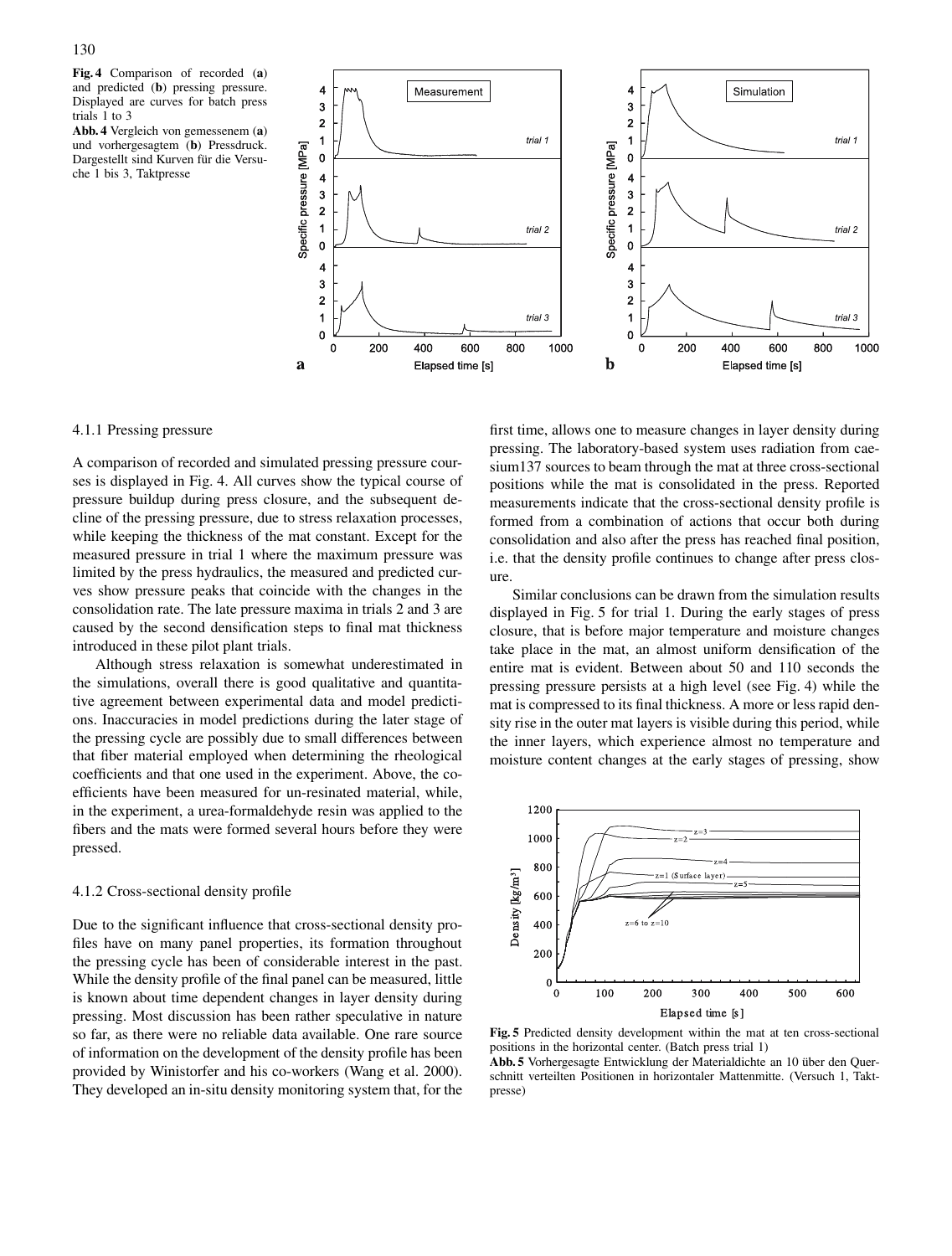**Fig. 6** Comparison of crosssectional density profile in the horizontal center of the panel: **a** measured, **b** predicted after 630 seconds of pressing, but before press opening (Batch press trial 1)

**Abb. 6** Vergleich des Dichteprofils in horizontaler Plattenmitte: **a** gemessen, **b** vorhergesagt nach 630 Sekunden Presszeit vor Pressenöffnung (Versuch 1, Taktpresse)



only a small increase in density; this is mainly caused by the viscous and delayed-elastic material behavior.

Once the final thickness has been reached at  $t = 110$  s, further cross-sectional redistribution of the wood-furnish material takes place, due to proceeding changes of the rheological material properties as well as visco-elastic effects. The density in some layers continues to rise while it decreases in other layers. Most of these changes happen within the next 90 seconds, and only minor changes in layer density are predicted for the rest of the pressing cycle after  $t = 200$  s. It should be noticed that the density curves displayed in Fig. 5 denote the density values on a dry wood basis. Thus, the average density of the entire mat stays constant after press closure, regardless of changes in moisture content.

The cross-sectional density profile develops as a consequence of the unequal density progressions in the different mat layers. The profile predicted here shows the typical M-shape with density maxima somewhat away from the surfaces (Fig. 6b). The pronounced density drop from the maxima towards the surfaces has been subject to some discussion in the past. The simulation results presented here demonstrate that the drop in surface density can be explained conclusively without taking into account the adhesive cure. The stiffening effect of drying counteracts the softening effect of heating in the surface layers, so that the resulting compressibility is lower than in intermediate layers. This explanation, however, does not exclude the possibility of adhesive cure having some additional impact on the density profile development, as has been proposed by some researchers (e.g. Plath 1971, Boehme 1992).

A comparison of simulated and measured final density profile is presented in Fig. 6. In both cases the profile has its maxima about 3 mm inside from the surfaces, with a steep density drop towards both the surfaces and the core. The maxima of the measured density profile are abnormally high, reaching  $1240 \text{ kg/m}^3$ , while the core density drops down to almost  $400 \text{ kg/m}^3$ . Such extreme profiles are usually not produced in industrial processes. It should be noted that even the predicted profile with maxima around  $1040 \text{ kg/m}^3$  has to be considered as extreme, although to a less pronounced extent. Again, differences between the material property input data used for the simulation and the material characteristics of those mats used in the validation experiments may be one reason for this discrepancy.

4.2 Continuous press simulation

The simulated development of the density profile in a 28 meter long continuous MDF press is displayed in Fig. 7. Initial and boundary conditions were chosen to correspond with the industrial press used by Steffen et al. (1999) to make temperature and gas pressure measurements during pressing; they are summarized in Thoemen and Humphrey (2003).

As described for the batch press simulation above, the predicted density profile shows the typical M-shape. While those layers of maximum density close to the surfaces develop relatively early in the process, the core region experiences a considerable rise in density during the second densification step. It is the interaction between local temperature and moisture conditions on the one hand, and the course of pressing pressure on the other hand that dictate the development of the density profile. Figure 8a shows the final density profile measured for the center of the panel. The profile does not show a smooth transition from the surface to the core, but rather shoulder-shaped distortions about 4 mm inside from the surfaces. Shoulders or side maxima may develop when a pressing schedule is applied that includes two or more distinct densification steps; such effects have been described by Wang et al. (2000) for MDF pressing.

In trend, similar shoulders are predicted for the panel center, as shown in Fig. 8b. The impact of the second densification



**Fig. 7** Predicted density profile development within the central  $x-z$  plane of the mat (Continuous press standard run)

**Abb. 7** Vorhergesagte Entwicklung des Dichteprofils entlang der mittleren *x*–*z*-Ebene des Vlieses (Standardsituation Doppelbandpresse)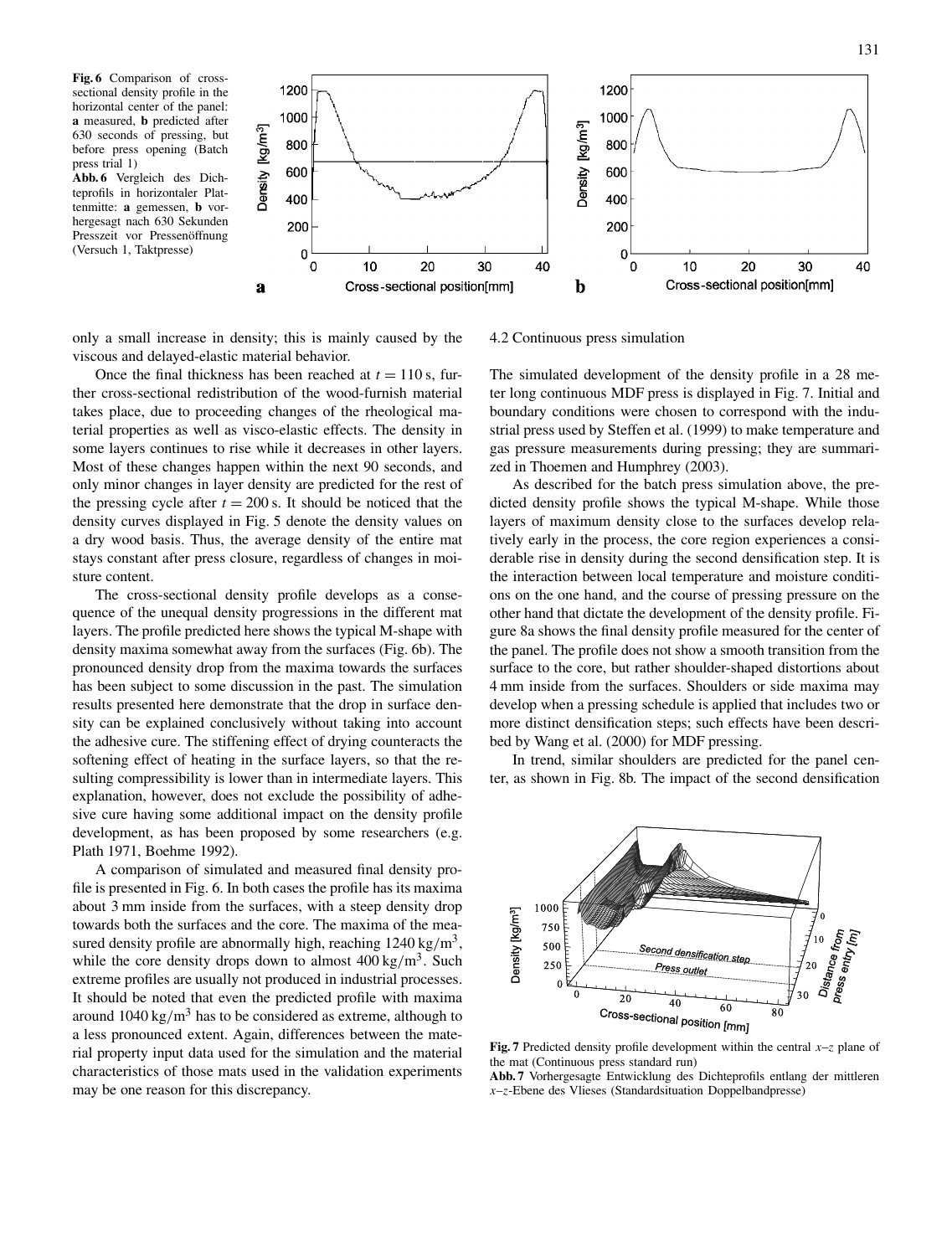**Fig. 8** Final cross-sectional density profiles. **a** Measurement for the horizontal center of the panel. **b** Predictions for the horizontal center and the position 5% inside from the edges. (Continuous press standard run)

**Abb. 8** Endgültige Dichteprofile. **a** Messung für Plattenmitte. **b** Vorhersage für Plattenmitte und für die Position 5% neben der Kante (Standardsituation Doppelbandpresse)



step on the shape of the final density profile becomes clear when looking at Fig. 7. Additional test runs of the simulation program suggest that the cross-sectional density distributions are very sensitive to changes in the magnitude and course of the second densification step.

Temperature, moisture content, and consequently also rheological material properties develop somewhat differently throughout the horizontal plane of the mat. Thus, final cross-sectional density profiles vary slightly with horizontal position as is shown in Fig. 8b.

## **5 Conclusions**

The rheological behavior of the wood-furnish mat and the development of the vertical density profile during pressing has been disputed almost since the onset of particleboard production more than half a century ago. However, during the 1970s and 80s these questions gained importance with two significant developments. The first one was the occurrence of the continuous pressing technology that prohibits the use of spacing strips and enables one to employ flexible pressing programs. The second development was the introduction of MDF into the market. More than for particleboard and OSB, the density profile is one of the most critical properties for MDF.

While almost all investigations on the density profile development and the rheological mat behavior have been rather experimental in nature until some years ago, modeling and simulating these phenomena have become a promising approach in recent years. Experiments, performed either in the industry or in the laboratory, are limited to observing interrelations between material and process parameters and final density profile. In contrast, the modeling approach also allows one to directly infer causalities. This advantage, together with the fact that simulations are by far less costly than experiments, is what makes the modeling approach valuable for research and development.

As has been demonstrated in this paper, the Burgers– Humphrey model is suitable to account for typical features of the vertical density profile. Among these are the density drop from the maxima towards the surfaces, shoulders or side maxima as a consequence of intermediate or final densification steps, and differences in density profile between mat center and edges in the horizontal plane. The rheological model used here consists of only five elements and can still be considered as relatively simple in its structure. Although the clear advantage of a straightforward model is its universal applicability and good interpretability, the addition of further elements may become necessary in the future, for example, if adhesive cure effects on the rheological mat characteristics shall be accounted for. Nevertheless, even the predictions based on the five-element model as they are presented in this paper are in good agreement, qualitatively and quantitatively, with the experimental results. Such agreement provides the basis for a wide range of applications in industry and research, including process optimization, machine design, product development and training.

**Acknowledgement** The authors are grateful to G. Siempelkamp GmbH & Co. for facilitating our access to their laboratory for hot pressing experiments. This work was supported by USDA funds through the Center for Wood Utilization at Oregon State University and by the Federal Ministry of Economics and Technology (Germany) through the German Wood Research Foundation (DGfH). The authors also acknowledge the encouragement of Drs. A. Fruehwald and A. Steffen.

## **References**

- Bodig J, Jayne BA (1982) Mechanics of wood and wood composites. Van Nostrand Reinhold Company, New York, p 712
- Boehme C (1992) Die Bedeutung des Rohdichteprofils für MDF. Holz Roh-Werkst 50:18–24
- Dai C, Knudson B, Wellwood R (2000) Research and Development in Oriented Strand Board (OSB) Processing. In: Proc. of the 5th Pacific Rim Bio-Based Composites Symposium, Canberra, pp 556–563
- Fahrni F (1956) Das Verpressen von Spanplatten bei gefeuchteten oder feuchteren Deckspänen. Holz Roh- Werkst 14(1):8–10
- von Haas G (1998) Untersuchungen zur Heißpressung von Holzwerkstoffmatten unter besonderer Berücksichtigung des Verdichtungsverhaltens, der Permeabilität, der Temperaturleitfähigkeit und der Sorptionsgeschwindigkeit. Dissertation, Univ. Hamburg, Germany, p 264
- Haselein CR (1998) Numerical simulation of pressing wood-fiber composites. Ph.D. Thesis, Oregon State Univ., USA, p 244
- Humphrey PE (1994) Engineering composites from oriented natural fibres: A strategy. In: Proc of the 2nd Pacific Rim Bio-Based Composites Symp., Vancouver, Canada, pp 2–8
- Kehr E, Schölzel S (1965) Untersuchungen über das Preß-Diagramm zur Herstellung von Spanplatten. Drevarsky Vyskum 10(7):133–147
- Kollmann F (1957) Über den Einfluß von Feuchtigkeitsunterschieden im Spangut vor dem Verpressen auf die Eigenschaften von Holzspanplatten. Holz Roh- Werkst 15(1):35–44
- Kollmann F (1961) Rheologie und Strukturfestigkeit von Holz. Holz Roh-Werkst 19(7):73–80